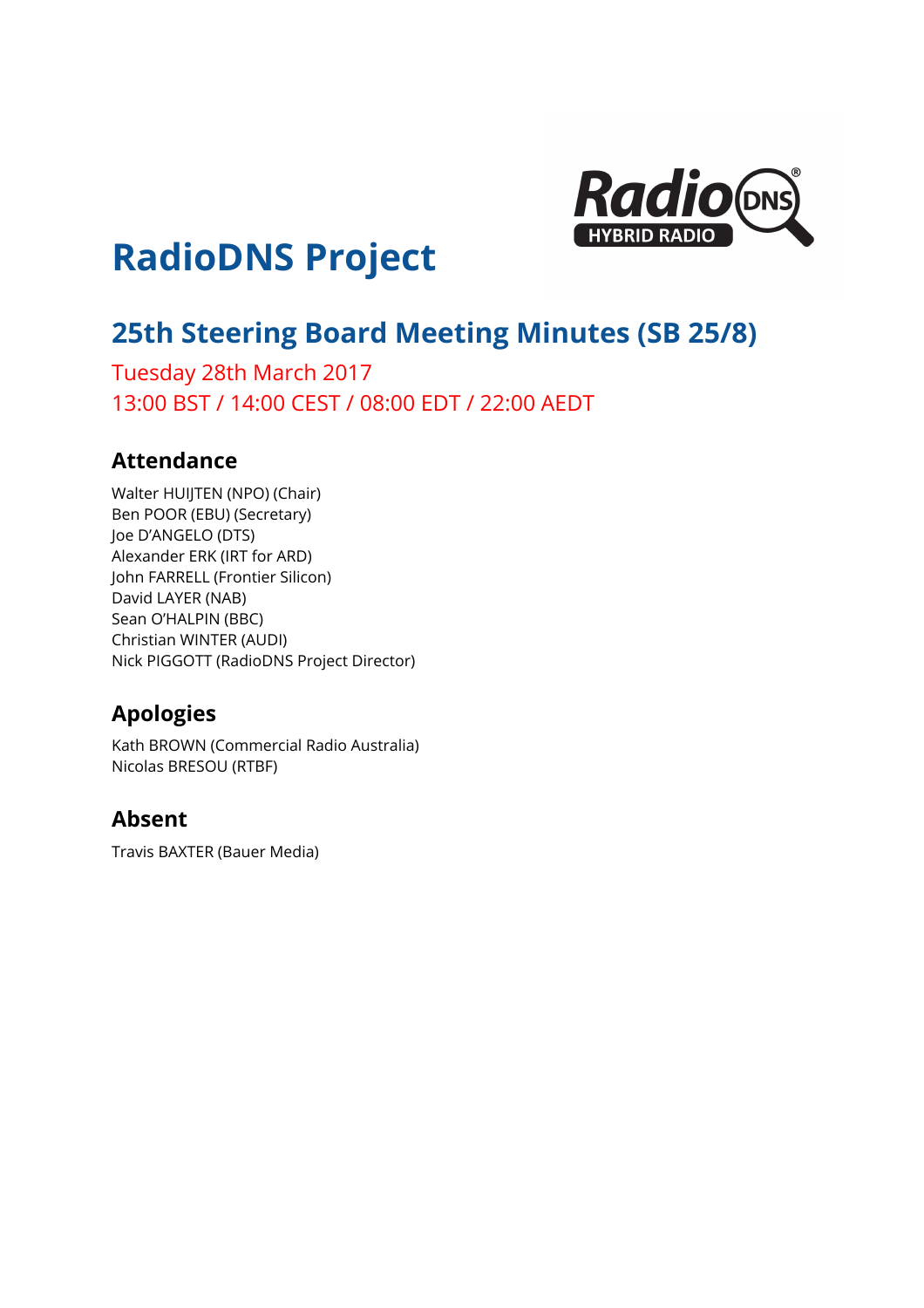## **Agenda**

- 1. Approval of the Minutes of [SB](https://docs.google.com/document/d/1zM0Gi_BJl5jZswq2mMm2hasQ8BSUAElPYTMt_5SSqpM/edit) 24 [\(Public](https://docs.google.com/document/d/1IPRcuLY0TamWzzb-s-RdVuGxyxxk7k1gZCl3VP5gaO0/edit) version)
- 2. Brief Introductions of new Steering Board members
- 3. Standard Licence for Metadata Update ([SB25/2](https://docs.google.com/document/d/1OstIehMSQ6mcdloIaUMiIPoxwycGEXsX9OepEu2dtos/edit#))
- 4. HbbTV Cooperation Update [\(SB25/3\)](https://drive.google.com/open?id=1yXtPQCTCbQALD3z-Eb0sv5nhjzANBni7RoQajDnqNgo)
- 5. Project Logo Update [\(SB25/4\)](https://docs.google.com/document/d/1xSSz_VUnbIoCnlChqxnxWx0j-28IgkpcL8r3ieEEClg/edit#)
- 6. Project Office Update [\(SB25/5](https://docs.google.com/document/d/1tk6ellC345ob-7-KZZtMp1l-PEmccCK3W-yAKjRKp70/edit#))
	- a. Membership
	- b. Finance
	- c. Marketing / Engagement
- 7. Technical Update [\(SB25/6\)](https://drive.google.com/open?id=1wfOahuTdBJ5aTYLp-UtUSMrjMMyhmgah8qzkRVmRhNo)
	- a. Report on changes to TS 102 818, addition of client key to TS 103 270.
	- b. Request to enable Zone Transfer (DTS)
- 8. 2017 Strategy ([SB25/7\)](https://docs.google.com/document/d/1yqNbk4ES09EfSIm5M9lYTpL-u7kGGslm_vjz81kGBiU/edit#)
- 9. Any Other Business
	- a. Nick Piggott / DTS activity
	- b. EBU .radio domain
- 1. Brief Introductions

Walter, David, Joe, Alex, Ben, John, Christian, Sean, Nick

2. Approval of the Minutes of the 24th Steering Board

Walter briefly reviewed the points of the minutes, and there were no comments, so the minutes were accepted by the board

- 3. Metadata Licence
- Walter did we hit the deadlines?

Nick - the critical requirement was to confirm that we would carry out his exercise, now we need to turn that into a legal document.

Joe - is this EU only?

Nick - we'll aim to mimic what Creative Commons does in terms of international scope

Alex - what version of the Guidelines document are we using

Nick - 0.4 dated 18th December 2016

#### 4. HbbTV Update

Nick - we received a proposal from HbbTV, which needs legal review

Walter - when are they planning to start

Nick - as soon as the agreement is signed, they can start telling their members to register with us Sean - can we get bidirectional limitation of liability

Nick - yes, I would expect legal to propose that change, I'll make sure it's there

#### 5. Project Logo

Walter - Project Logo is critical to moving the market along, to break the chicken and egg problem

Christian - I'm working with this in the field, and the problem of some services data quality is poor - missing logos, or high resolution logos which have been badly resized. Some don't signal for FM, some only add logos and not streaming information. It's a good first step, but some links break because codes change and they don't update RDNS. Hopefully with the EBU platform we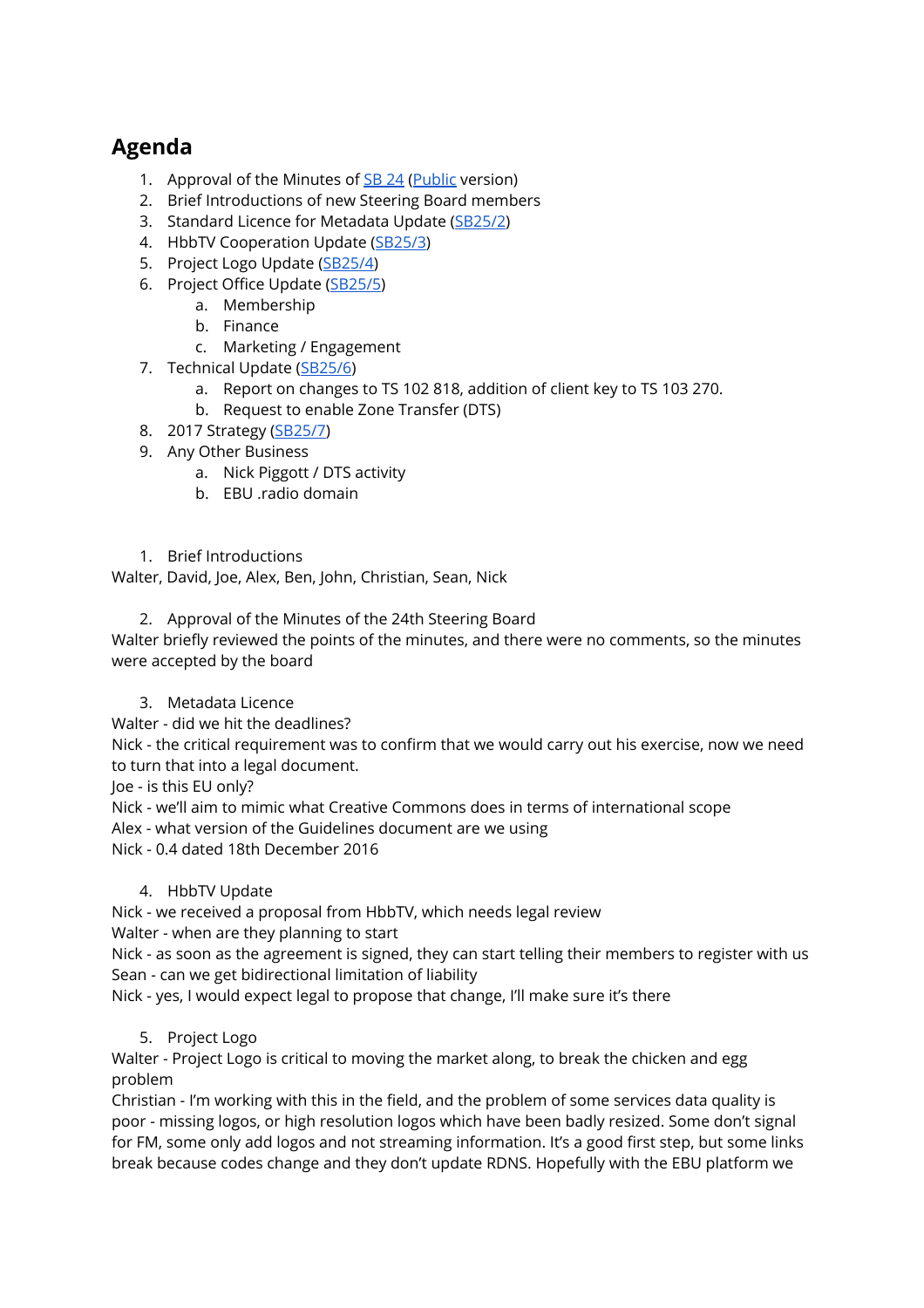can get better quality data.

Ben - we discussed quality of data, and I'll help cleanse that out on the EBU's behalf. Can RadioDNS collate those problems, or proactively check the quality of data? John - agree with Christian's observations. We've started collating the issues with Project Logo metadata, which I'll be happy to share when it's ready.

Alex - this would be very helpful. For ARD, we know that the metadata isn't very accurate sometimes, because we rely on broadcasters to keep it updated. We're working on a more reasonable interface for them to update data, to keep it more accurate. Happy to look in detail. John - Ben, we talked in Geneva about extending the test platform to certify broadcaster platforms as well as receivers. Errors could be picked up automatically.

Ben - I wonder if an open channel for reporting problems could be established, to report errors? Sean - that sounds like a very good idea. List of typical errors, and how to fix them.

Ben - community tools to run over their own services? To check validity, encourage the community to develop the tools.

Alex - agree.

Nick - agree that community tools would be very useful. We relay problems from mfrs to broadcasters, but could formalise this. T&D should be able to check broadcaster platforms this year.

(Sean left the meeting at this point)

David - explained that Radio Technology Group meeting, and the news about NextRadio

6. Project Office Update

Joe - who is the iHeartMedia rep?

Nick - Adam Dedenberg

Alex - 11th June WorldDAB Automotive Event has been rescheduled to 21st June

7. Technical Update

Nick - outlined the changes to SPI standard (TS102 818), but that the WorldDAB TC had declined to support our proposal to add a Client Identification ID into the specification. After discussion with the TC Chair, the suggestion is to adapt TS 103 270 (the core standard) to hold that requirement, with the benefit that it would be applicable to more applications than just SPI. Walter - how is it easier to get things in TS 103 270 than TS 102 818

Nick - we are the only organisation with an interest in TS 103 270, so our proposal to change it is likely to be accepted without further consultation.

Nick - explained DTS request for Zone Transfer

Walter - why is this so important to DTS

Joe - I'm not the engineer, but primarily about response time and discovering content Alex - it allows an aggregator of this data to download the zone, and gets all the info in a machine readable way to work on the data pretty easily. It's a huge benefit, if you can directly access the data.

Joe - we're not looking at this exclusively, we're looking at the commercial realities of deploying discovery/engagement/interactivity in vehicles, and it would improve performance for us. Even if available to us under restrictions, it would improve the implementation performance.

Walter - touches the discussion (2 years ago?) I initiated about becoming an internet station index. At the time we decided we didn't want to be a radio internet index.

Nick - explained the principles difference between DNS queries and downloading the zone file. Alex - it exactly enables the directory listing. It's the missing link between this and aggregator to pull in the whole directory. It would be simple to crawl the data and create the indexes. John - it enables an index of indexes.

Christian - if someone wants to precache the data, they just need the first device to lookup the